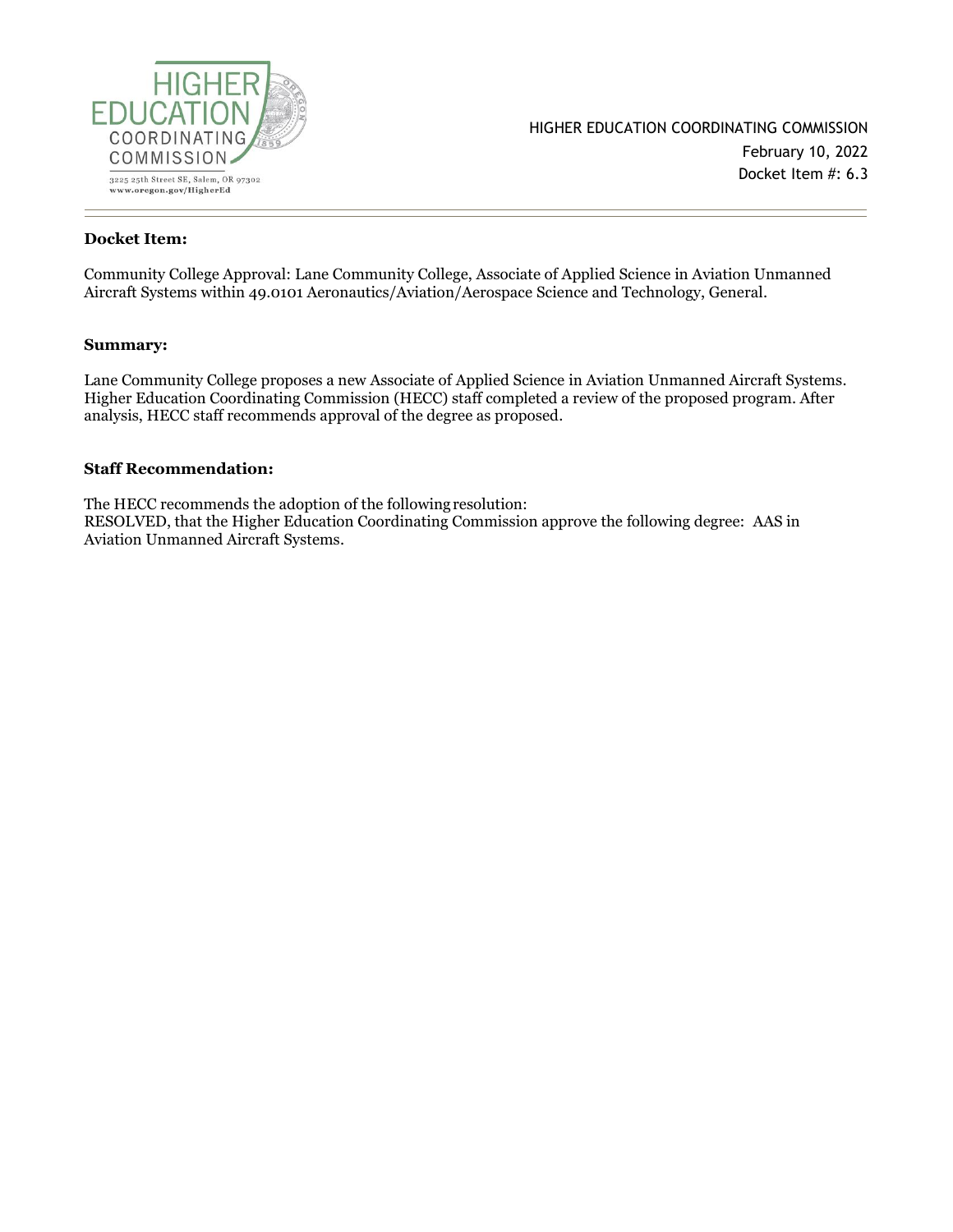

**Lane Community College seeks the Oregon Higher Education Coordinating Commission's approval to offer an instructional program leading to an Associate of Applied Science in Aviation Unmanned Aircraft Systems.**

## **Program Summary**

This program provides students with training and ratings/certificates for UAS Operation, UAS Maintenance, and UAS Manufacture to aviation and industry standards. Graduates obtain a Commercial Part 107 UAS Operator License and multiple Institutional CPC certificates aligned to UAS Industry needs.

## 1. *Describe the need for this program by providing clear evidence.*

This Aviation UAS AAS replaces the current Unmanned Aerial Systems AAS, adding new industryapplicable and needed courses. This new shift is towards UAS maintenance, an essential and needed area of study and education in the UAS industry. Industry alignment will be ensured by close coordination and advising from the UAS Advisory committee and other Lane Faculty members.

The Unmanned Aircraft System field and industry is one of the fastest-growing sectors in the world, with explosive growth already occurring globally. There is a significant need to instruct and produce industry professionals with aviation-grade knowledge and experience both operating UAS aircraft, and also performing Aviation UAS Maintenance. This program provides students with a Part 107 FAA Remote Pilot License, multiple CPC Certificates, experience with UAS flight operations, hands-on commercial Unmanned Systems applications with various Industry Partners throughout Oregon, technical training for aviation-grade maintenance, repair, and documentation procedures, and operating theory and software training on industry-standard UAS systems and aircraft. This strongly prepares students with the knowledge and training needed to excel in the UAS workforce and industry, and significantly increases the safety and quality of the UAS workforce.

### Labor Market Analysis

Attached documents provide valid and reliable data describing the current UAS Pilot industry need projections and industry growth analyses. Unmanned Systems is one of the fastest-growing sectors in aviation, with over a ten-fold increase in pilot and industry needs within the next 5 years and will be globally valued at over \$88 billion within 10 years. This represents enormous demand and growth for the UAS industry, and the need for pilots and UAS maintenance-trained technicians.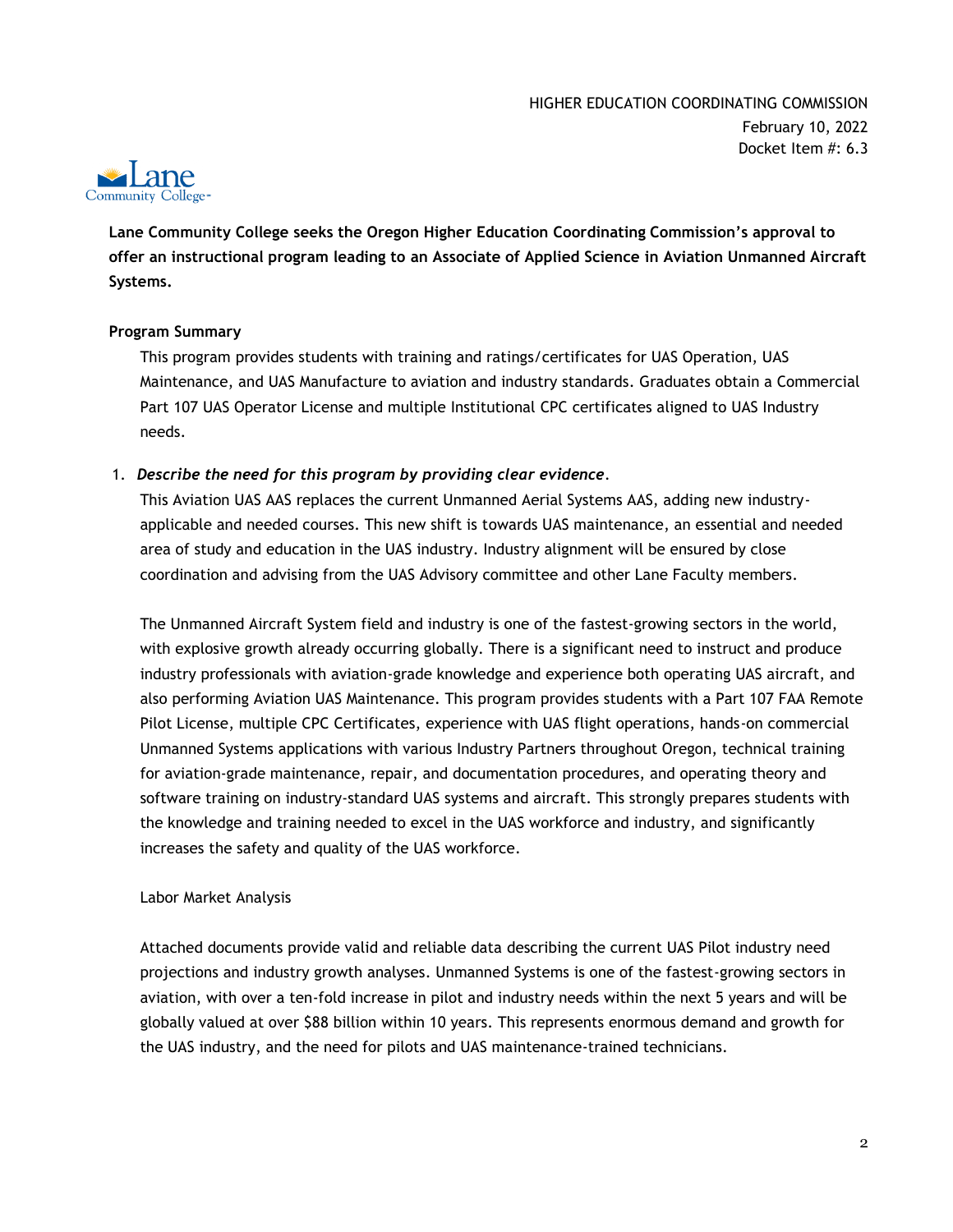HIGHER EDUCATION COORDINATING COMMISSION February 10, 2022

Docket Item #: 6.3

Wages

Burning Glass Reports, Industry Job Survey Occupation: UAV Pilots, UAS Operators

National Annual Wages: 10th Percentile - \$98,000-\$110,000 25th Percentile - \$76,000-\$98,000 75th Percentile - >=\$48,000-\$78,000 90th Percentile - >= \$40,000-\$78,000 Median - \$53,007

Oregon Annual Wages: (State of Oregon Employment Department) 10th Percentile - \$0.00 25th Percentile - \$0.00 75th Percentile - \$0.00 90th Percentile - \$0.00 Median - \$53,007

### 2. *Does the community college utilize systemic methods for meaningful and ongoing involvement of the appropriate constituencies?*

The Aviation Unmanned Aircraft Systems Program works with various industry partners from manufacturing technology businesses, UAS aircraft component manufacturing companies, government agencies, private businesses, and community individuals, and UAS aircraft manufacturing companies across the US and Oregon to offer the highest-quality, most-applicable education experience possible. These partnerships and collaborations offer the students practical, hands-on skills development and training which is essential for critical tasks such as remotely operating an Unmanned Aircraft or maintaining the UAS Aircraft Systems. In addition, this allows the college to closely work with the FAA regulatory authority and the industry. The UAS Program is currently approved as a FAA UAS Collegiate Training Initiative (CTI) college, a rating of standardization and industry collaboration across UAS training institutions, coordinated by the FAA. This partnership and membership allows Lane Aviation and the AUAS Program to continue to be the leader in two-year College UAS training across the Pacific Northwest and the country.

Continuous conversations have been held with LCCAA faculty, classified, and leadership staff. Lane Community College's Aviation Academy (LCCAA) has had ongoing discussions with advisory committees, industry partners, and government agencies.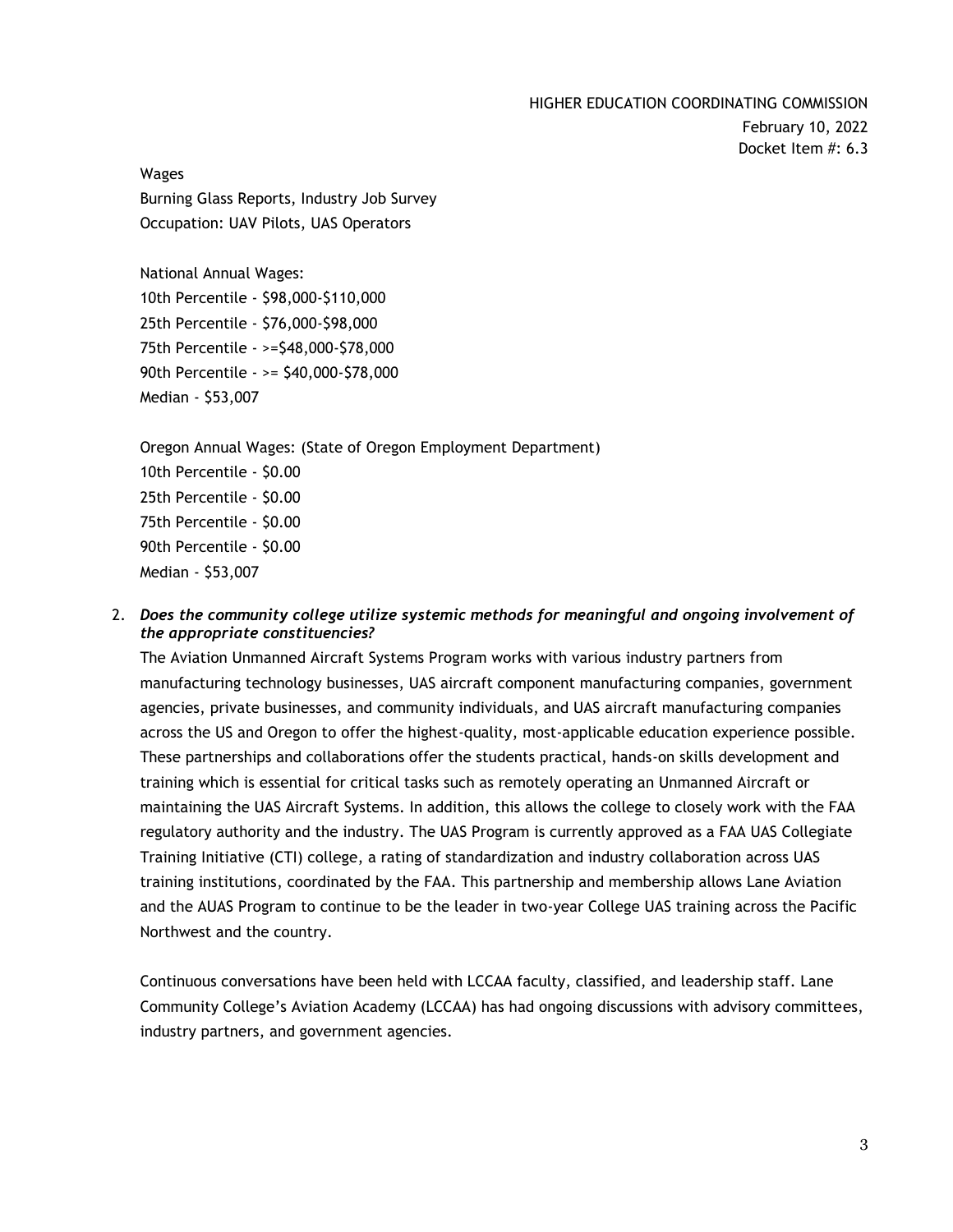# HIGHER EDUCATION COORDINATING COMMISSION

February 10, 2022 Docket Item #: 6.3

LCCAA's UAS Technology Advisory Committee is currently being formed, and regular meetings will be held in the near future. LCCAA UAS Program faculty are in ongoing conversations with current industry partners and FAA representatives about the new degree program, personnel, training, and equipment changes to meet that need, and the importance and industry demands, as well as for this new AUAS Program and the student job outlook.

3. *Is the community college program aligned with appropriate education, workforce development, and economic development programs?*

Student learning outcomes/proficiencies are aligned with industry and Federal Aviation Administration (FAA) regulations. Students receive an FAA Part 107 Commercial UAS Operator License and will be following industry-standardized training on modern, applicable, and aviation-grade and commercial/industrial grade equipment and aircraft.

Students may use transfer credit or receive credit for prior learning. The three primary examples include:

- Transfers: Students may transfer from other institutions or programs and receive credit for similar courses. For example, "AV273, Unmanned Aerial Sys OPS Maintenance" at Central Oregon Community College (COCC) could be used to satisfy Lane's AUAS Program's Data Acquisition and Analysis.

- Industry Certifications: If a student enters the program with industry certifications or ratings, they can receive credit for prior learning and satisfy a number of courses that relate to that specific certificate or rating.

- Previous Flight Training without Certificates or Ratings: If a student enters with prior flight training but no industry certificates or ratings a chief instructor or Director of the program may review the students log books and training information to apply toward LCCAA's AUAS Flight labs.

The Director of LCCAA is continuing to work on alignment with high schools, industry partners, and other 4-year universities, and LCCAA AUAS Program Faculty are in close communication with UAS Industry Partners and the FAA to ensure modern and applicable instruction and tools are utilized within our Program of Study.

4. *Does the community college program lead to student achievement of academic and technical knowledge, skills, and related proficiencies?*

This program represents a powerful and effective training path to becoming a UAS professional for both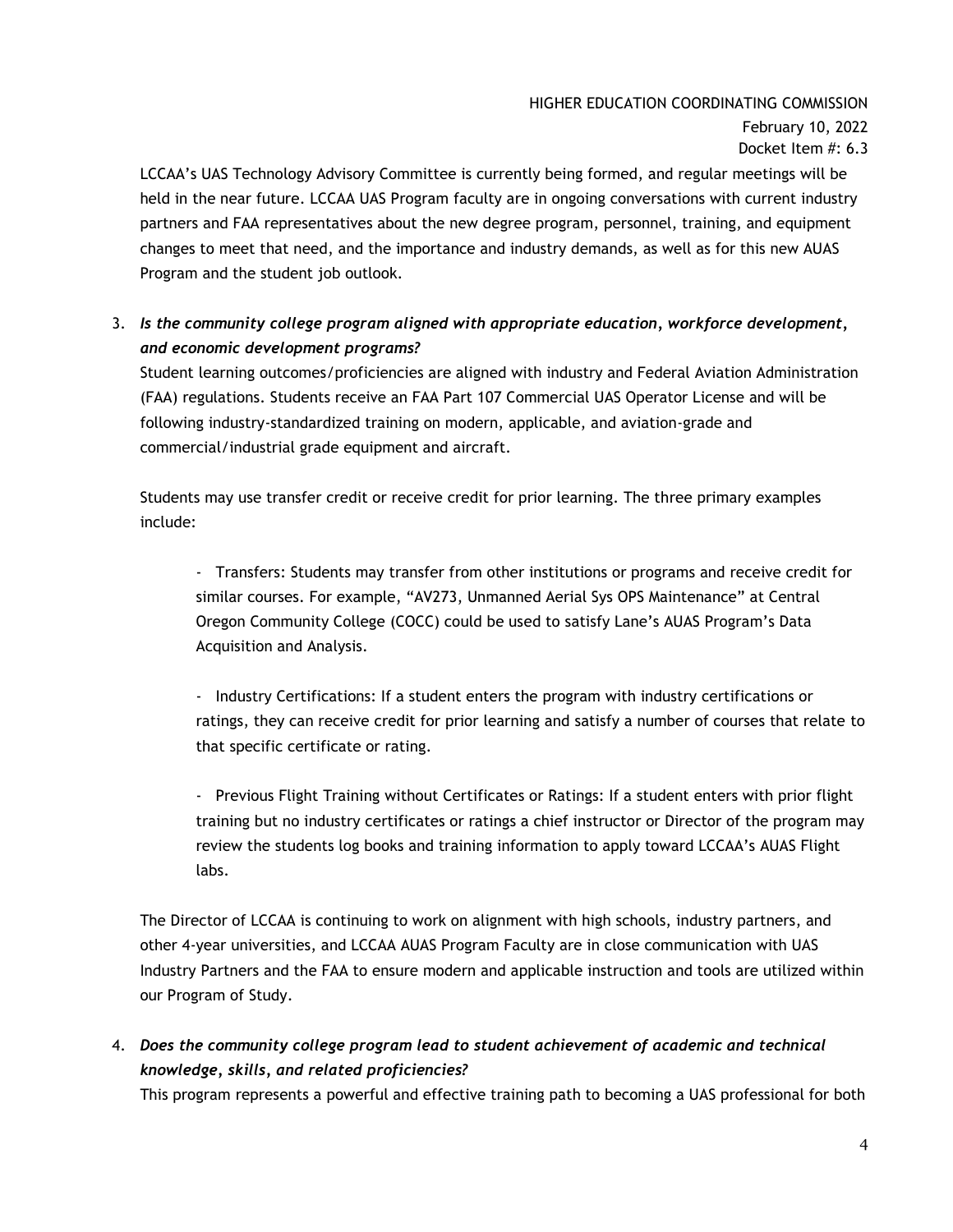## HIGHER EDUCATION COORDINATING COMMISSION

February 10, 2022 Docket Item #: 6.3

UAS Operations and UAS Technical Maintenance and Manufacture. The Aviation UAS Program will prepare students to excel in manufacturing, maintenance and repair, UAS avionics programming and installation, and UAS pilot operations. We are one of the only colleges offering this curriculum in the Pacific Northwest, which will garner significant attention due to our cutting-edge curriculum and industry-essential training. This program leads to student achievement of academic and technical knowledge related to all aspects of UAS operation and maintenance. Graduates of this program receive an FAA UAS Commercial Operator Part 107 License, and a variety of Career Pathway Certificates. Students do not need any prior experience to enter the Aviation UAS Program, which lowers the barrier of entry to this powerful field of study and industry. Equity and inclusivity are at the core of this new UAS Program.

To receive industry certificates and ratings, students must pass multiple FAA written tests and practical hands-on examinations. FAA written tests must be passed with a minimum score of 70%. Course material is in alignment with FAA regulations and aviation industry standards. Program updates and alignment verifications are continuous and greatly dictated by FAA regulations.

Students take lecture classes along with hands-on practical application labs, ensuring critical skills and learning are assessed and trained to aviation standards.

# 5. *Does the community college identify and have the resources to develop, implement, and sustain the program?*

The College is currently offering an Associate of Applied Science (A.A.S) in Unmanned Aerial Systems and will be sunsetting that AAS and shifting to the new Aviation Unmanned Aircraft Systems AAS degree in order to properly align with industry needs and provide effective, applicable and industrystandard instruction. Therefore, the college is able to financially support the new Aviation Unmanned Aircraft Systems AAS Degree.

The College has a full-time contracted faculty instructor to teach the UAS core classes, and has sufficient lab, classroom, and equipment/tools access and availability to properly offer and teach the AUAS program courses.

Course Fees Schedule is attached. These fees will accommodate expendable items, safety equipment, and training tools. The Aviation UAS Program will be funded by student tuition generated by enrolled, degree-seeking and non-degree-seeking students.

Generous support has been offered for certain training equipment from various industry partners and is currently being utilized for instruction. We will continue to partner with the industry to offer quality instruction and standardized training.